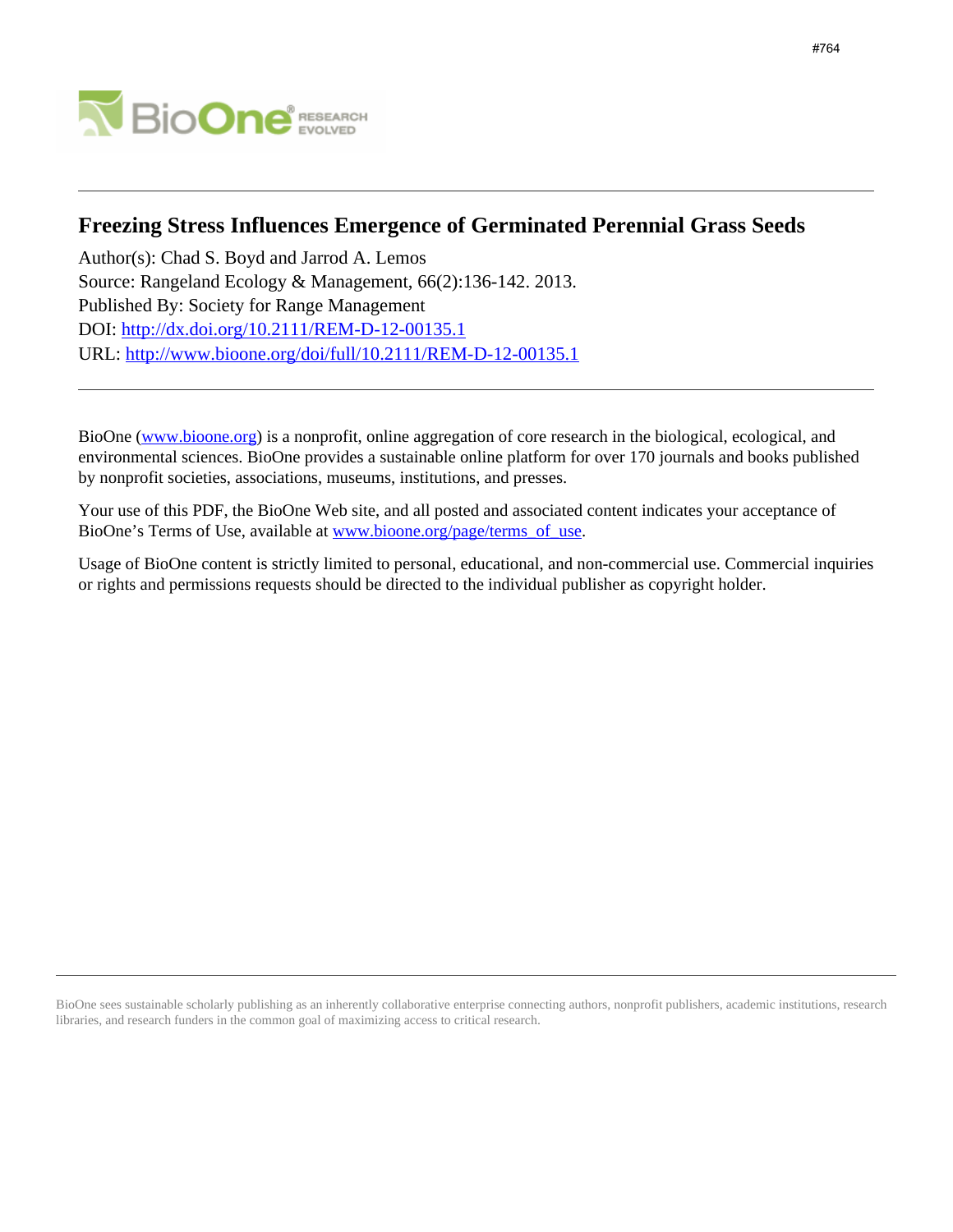# Freezing Stress Influences Emergence of Germinated Perennial Grass Seeds

Chad S. Boyd<sup>1</sup> and Jarrod A. Lemos<sup>2</sup>

Authors are <sup>1</sup>Research Scientist and <sup>2</sup>Research Technician, USDA-ARS Eastern Oregon Agricultural Research Center, Burns, OR 97720, USA.

#### **Abstract**

In sagebrush rangelands perennial bunchgrasses are typically seeded in fall and a high proportion of planted seeds germinate prior to winter onset but fail to emerge in spring. Our objectives were to evaluate freezing tolerance of germinated but nonemergent bluebunch wheatgrass seeds under laboratory conditions. We used data from a 2-yr pilot study to determine overwinter freezing temperature and duration for soils in southeastern Oregon. We then conducted two experiments to assess freezing tolerance. In experiment 1, bluebunch wheatgrass seeds were planted in control pots and compared to seeds planted at early, mid, or late postgermination stages. Pots from each treatment were placed in a grow room maintained at 12 h 40 min light/11 h 20 min dark photoperiod, with a constant temperature of 22°C for 30 d either immediately or following a 30-d freeze. In experiment 2, germinated bluebunch wheatgrass seeds were planted in pots that were left nonfrozen or were frozen for a specified duration prior to a 30-d period in the grow room. Emergence density and tillers seedling<sup>-1</sup> were quantified for both experiments. The number of days per year for freezing soil conditions in the pilot study ranged yearly from 25 to 51; maximum duration of continuous freezing was 16.5 and 11.2 d. Freezing reduced or eliminated seedling emergence at all postgermination stages ( $P < 0.001$ ) and tiller density was reduced by at least 50% ( $P < 0.001$ ). Maximum reduction in seedling density  $(P < 0.001)$  was realized within 4 d of initiation of freezing and tillers seedling<sup>-1</sup> were reduced 30-70% with > 6 d of freezing  $(P=0.001)$ . Our data indicate that freezing-associated mortality of germinated but nonemergent bluebunch wheatgrass seedlings can be extremely high and suggest that management practices to reduce prewinter germination of seeds could improve subsequent emergence and seeding success.

**Key Words:** bluebunch wheatgrass, emergence, restoration, sagebrush steppe, seedling mortality

#### INTRODUCTION

The ongoing invasion of western US sagebrush plant communities by nonnative annual grasses represents one of the largest known biological invasions of terrestrial systems (D'Antonio and Vitousek 1992; Chambers et al. 2007). Research clearly indicates that maintenance of perennial grasses is key to reducing the extent of annual invasion (Whisenant 1990; Crawford et al. 2004). Restoring the perennial grass component on sagebrush rangeland has proven exceedingly difficult, particularly at low elevations and with native species (Hull 1974; Richards et al. 1998; Mosley et al. 1999; Lysne and Pellant 2004). In fact, some estimates suggest that failure rates may approach 90%, but more exact numbers are difficult to obtain because of underreporting of failed seedings (James and Svejcar 2010; Hardegree et al. 2011). Efforts to restore perennial grasses are set within a backdrop of extreme environmental variability over both space and time (Boyd and Svejcar 2009); however, restoration practices are often applied in a uniform manner across landscapes and between years. For example, a typical postfire restoration in the sagebrush steppe involves drill seeding of perennial grasses during fall (usually October or November). Data on timing of germination of fall-

Manuscript received 20 September 2012; manuscript accepted 5 January 2013.

 $\odot$  2013 The Society for Range Management

planted perennial grass seeds in the sagebrush steppe suggests that most of the seeds that will germinate do so prior to winter onset. For example, Boyd and James (in press) found that up to 80% of fall-planted bluebunch wheatgrass (Pseudoroegneria spicata [Pursh] A. Love) seeds germinated prior to winter. These data further suggest that emergence of fall-germinated seeds occurs the following spring, and that emergence is the most limiting demographic stage. Thus, germinated seeds must endure environmental extremes associated with overwinter freezing soils prior to emerging in the spring, perhaps at least partially accounting for exceedingly low emergence rates of 10–15% of germinated seeds (James et al. 2011; Boyd and James in press).

Previous work regarding the specific impact of freezing temperatures on subsequent emergence of germinated perennial grass seeds is extremely limited. Laude (1956) found that emergence of perennial grass seeds was decreased over 90% after a 20-h exposure to freezing soil conditions, 2–3 d following planting. However, subsequent research to refine knowledge of the relationship between frozen soils and seedling demography of perennial grasses has not been forthcoming. Our objectives were 1) to determine the influence of freezing on emergence and vigor of germinated bluebunch wheatgrass seedlings, 2) to differentiate this impact relative to postgermination developmental status at time of freezing, and 3) to determine the impact of freeze duration on germinated bluebunch wheatgrass seeds with respect to emergence and postemergence growth patterns. We hypothesized that 1) germinated seeds exposed to freezing would have decreased seedling emergence and subsequent vigor relative to germinated but nonfrozen seeds, 2) the degree to which seedling emergence

The Eastern Oregon Agricultural Research Center is jointly operated by the USDA-ARS and the Oregon State University Agricultural Experiment Station. USDA is an equal opportunity provider and employer.

Correspondence: Chad Boyd, USDA-ARS Eastern Oregon Agricultural Research Center, 67826-A Hwy 205, Burns, OR 97720, USA. Email: chad.boyd@oregonstate.edu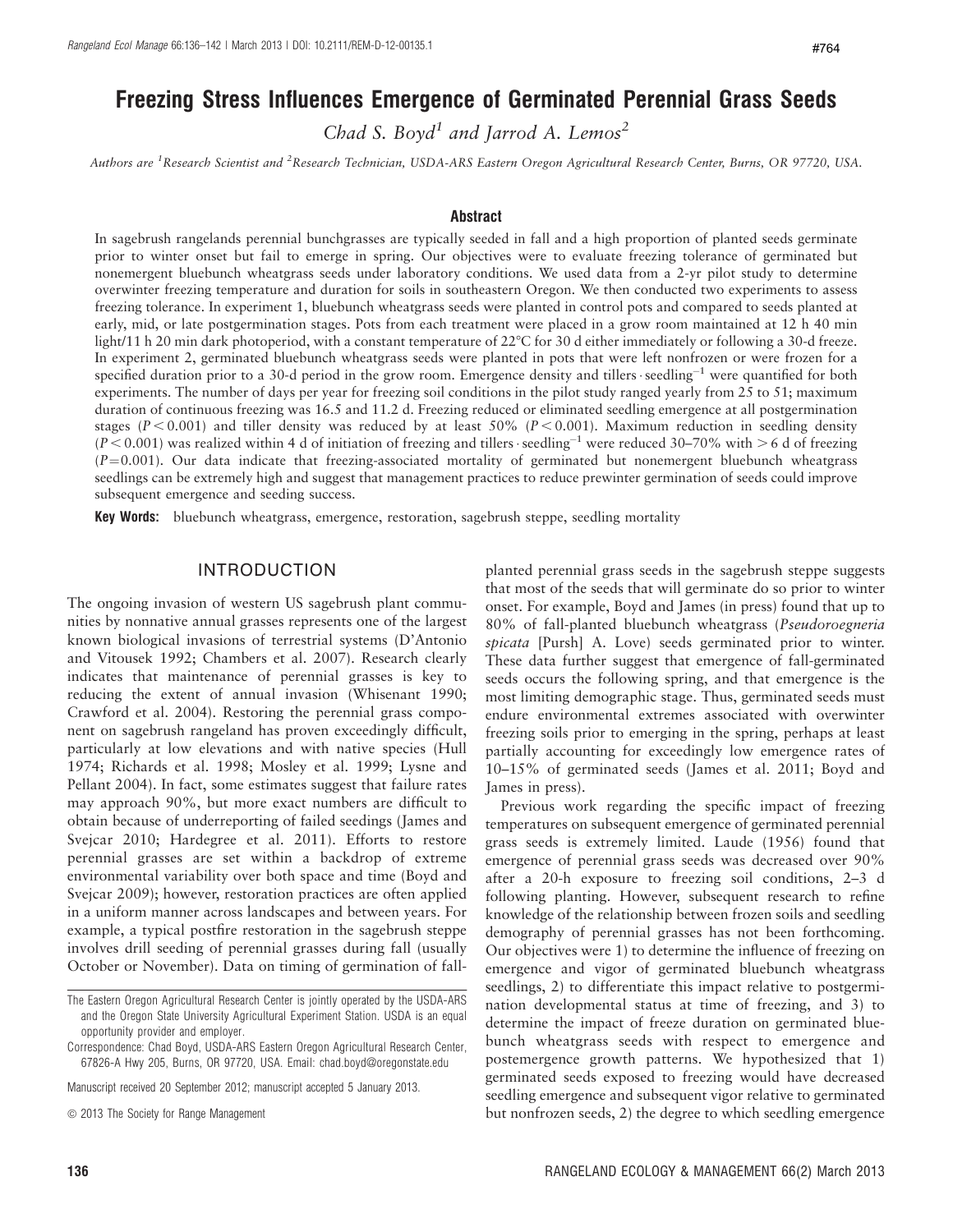and vigor is impaired would increase with advancing postgermination developmental stage, and 3) freeze effects on seedling emergence and performance would be independent of duration of freezing.

#### METHODS

#### Experimental Design

Design for experiment 1 was a complete randomized block with four replications. Factorial treatments included two levels of freezing treatment and five developmental classes. For experiment 2 we used a complete randomized block design with four replications. Treatments included a nonfrozen control and five levels of postgermination freeze duration. In both experiments we utilized an indoor grow room maintained at 12 h 40 min light/11 h 20 min dark photoperiod, at a constant temperature of 22 $\degree$ C ( $\pm$  3 $\degree$ C); LED lights (Sunshine Systems, LLC, Wheeling, IL) were used to maintain photoperiod.

#### Procedures for Pilot Study

We characterized field freezing temperatures/durations by instrumenting plots in a Wyoming big sagebrush plant community at the Northern Great Basin Experimental Range (approximately 50 km west of Burns, OR) for November– February of 2008–2009 and 2009–2010 with Gro-Point thermistors (Environmental Sensors Inc., Sidney, British Columbia, Canada) buried at 1–2-cm depth and programmed to record hourly temperatures (Boyd and James in press). We then determined average freezing temperature within year for freezing periods  $\geq$  24 h, and calculated the duration of all freezing events. To determine a realistic duration of freezing for experiment 2, we used these data to calculate the maximum number of consecutive freezing days in each year. Corollary data for air temperature were collected at an existing nearby  $(< 1$  km) weather station.

#### Procedures for Experiment 1

We defined the following developmental classes: 1) radicle  $\leq$  2 mm, 2) radicle  $>2$  mm without coleoptile, 3) coleoptile present, 4) germinated in situ, and 5) nongerminated. For postgermination classes (classes  $1-3$ ) approximately  $5\,000$ Anatone bluebunch wheatgrass seeds (Lot LHS1D3-445-1; L&H Seeds, Inc.; Connell, WA) were pregerminated by placing them on sections of moist blotter paper within  $20\times30$  cm metal pans, covered with Plexiglas and placed in a seed germination chamber (Hoffman Manufacturing, Inc., Albany, OR) at constant temperature and photoperiod. Pans were watered as needed and on day nine, 20 seeds of each postgermination class, plus nongerminated seeds were planted in 20-cm-diameter pots containing a silt loam soil. Two pots per developmental class were planted for each replication (i.e., 10 pots per replication). Seeds germinated in situ were planted, as above, 5 d prior to other seeds, watered (see below), and allowed to reach early postgermination stages by study initiation. To quantify in situ postgermination stage at 5 d postplanting, we seeded and maintained four pots as per those in the study, harvested seeds after 5 d, and quantified

postgermination developmental stage (based on radicle length and coleoptile presence/absence) of these seeds. The in situ treatment allowed us to further evaluate experimental error induced by seed germination and planting procedures. Soils within pots were hydrated to a water content of 15% by weight immediately prior to planting. Following planting, one pot (per replication) of each of the five developmental classes was placed in a random position within a laboratory freezer, and remaining pots were placed in random positions within blocks on tables in the indoor grow room for 30 d. Based on the number of freezing days per year in the pilot study, we chose a freezing duration of 30 days. Freezer temperature was set at  $-8.9^{\circ}$ C for the first 10 d,  $-4.5^{\circ}$ C for the second 10 d, and  $-0.1$ °C for the remaining 10 d to mimic the range of freezing temperatures encountered in the pilot study. Freezer temperature was maintained with the use of a digitally controlled thermostat. To quantify rate of temperature decline, we instrumented four nonplanted pots with thermistors (as above) buried at 1 cm depth and recorded temperatures by minute for 2 d and averaged data across thermistors. Pots in the indoor grow room were watered (to 15% water content) at approximately 2-d intervals to maintain initial moisture content. Because nonfrozen pots were in the indoor grow room prior to frozen pots, we used nonplanted dummy pots filled with soil to maintain a constant number of pots within each block. Frozen pots were removed from the freezer after 30 d and placed in a random location within blocks on tables in the indoor grow room. Seedling density was counted daily for each pot, and after the pots spent 30 d in the indoor growth room we conducted a final seedling density count, and counted the number of tillers per seedling.

#### Procedures for Experiment 2

Approximately 5 000 Anatone bluebunch wheatgrass seeds were germinated in the lab as per experiment 1. Pans were watered as needed and on day nine, 20 seeds per treatment replication were planted in 20-cm-diameter pots containing a silt loam soil. Only seeds with radicles  $\geq 2$  mm (but prior to coleoptile emergence) were selected for planting. Soils within pots were watered as per experiment 1. Following planting, 20 pots were placed in a laboratory freezer maintained at  $-7.5^{\circ}C$ , and the remaining 4 pots were placed in random locations on tables within blocks in the indoor grow room for 30 d. Nonplanted dummy pots were used to maintain a constant number of pots in each replication. Pots in the indoor grow room were watered as per experiment 1. Four frozen pots were randomly selected to be removed from the freezer at 2, 4, 6, 8, or 16 d postfreezing and placed within blocks in the indoor grow room. Seedling density was counted daily, and after 30 days in the indoor grow area, pots were assessed for seedling density and number of tillers per seedling.

#### Data Analysis

Data were examined for skewness and kurtosis (PROC UNIVARIATE, SAS Institute 1999). When normality or homogeneity of variance assumptions were violated, data were weighted by the inverse of the treatment variance (Neter et al. 1990; James and Drenovsky 2007). We used mixed-model analysis of variance (SAS Institute 1999) to model 1) the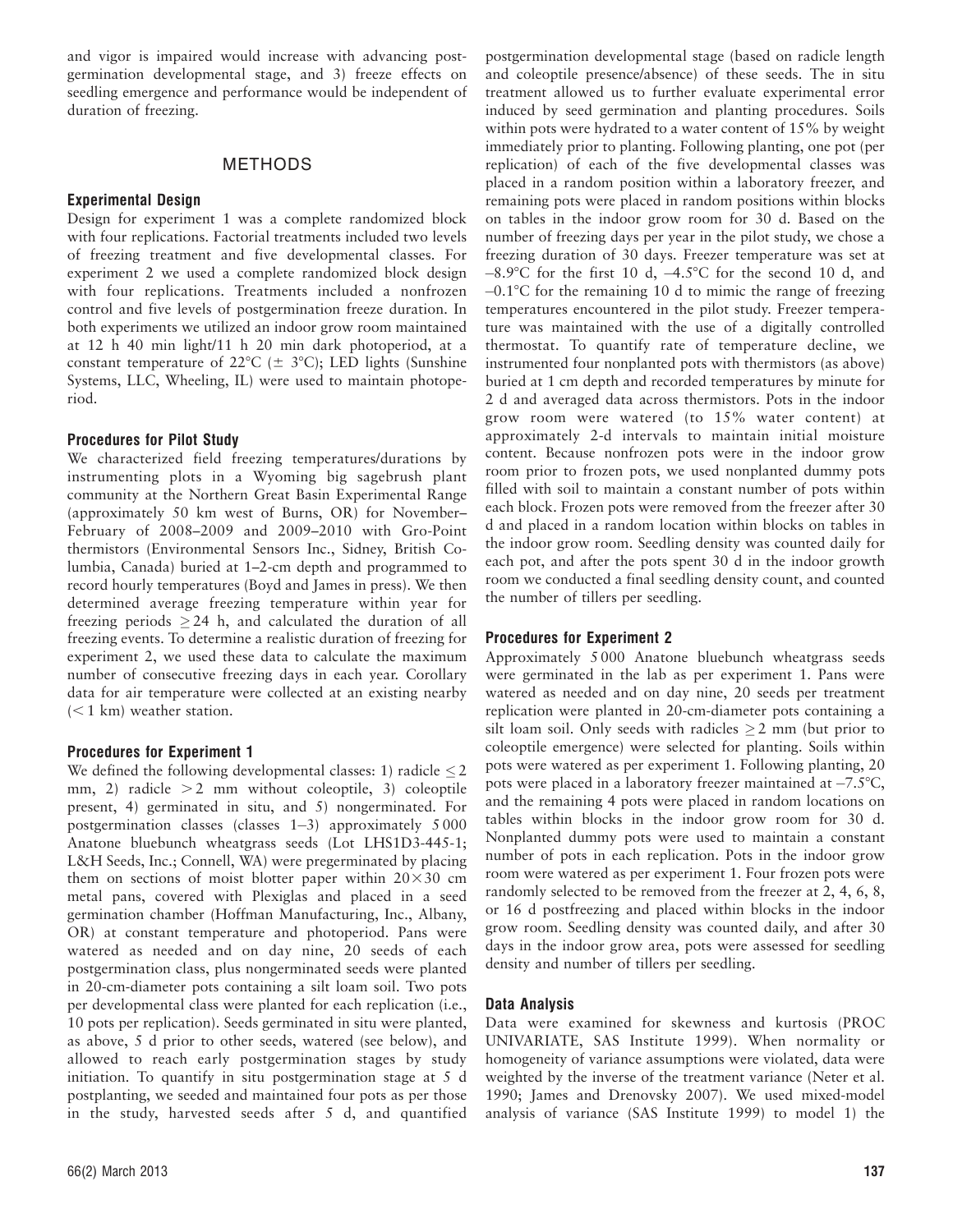

Figure 1. Monthly winter air temperature for the 2-yr pilot study as compared to long-term mean (1936–2006) (A); frequency and duration of winter (November–March) soil freezing events during the pilot study (**B**).

influence of freezing treatment and developmental class on seedling emergence and tiller production (experiment 1), and 2) the influence of freezing duration on seedling emergence and tiller production (experiment 2). For both models, covariance structure was determined with the use of the Akaike's Information Criterion (Littell et al. 1996). Block and the block×treatment interaction were considered random effects in both models. When significant main or interactive effects were found we assessed differences in treatment means with the use of the LS MEANS (SAS Institute 1999) procedure  $(\alpha=0.05)$ . All mean values are reported with their associated standard error.

### RESULTS

Data from the pilot study indicate that average monthly air temperatures closely tracked long-term averages but were below normal in November of year 2 and February of year 1 (Fig. 1A). Average soil temperature for freezing periods  $\geq$  24 h was  $-1.15^{\circ}$ C and ranged from  $-7.20^{\circ}$ C to  $-0.02^{\circ}$ C in 2008– 2009 (year 1). Average soil freezing temperature in 2009–2010



Figure 2. Rate of decline in temperature over time for soil in pots frozen at  $-8.9^{\circ}$ C in a laboratory freezer.

(year 2) was  $-2.99^{\circ}$ C and ranged from  $-10.70^{\circ}$ C to  $-0.25^{\circ}$ C. Number of days where average soil temperature was below freezing was 51 in year 1 and 25 in year 2. Most periods of soil freezing were less than 1 d in duration (Fig. 1B). Maximum number of consecutive days for freezing soil conditions was 16.5 in year 1 and 11.2 days in year 2. Decline in temperature over time for frozen pots in experiments 1 and 2 is depicted in Figure 2. These data indicate that minimum soil temperature was reached within 24 h following entry into the freezer.

In experiment 1, time to first seedling emergence was shortest for nonfrozen germinated treatments and ranged up to 9 d  $(\pm 3.67)$  for the frozen < 2-mm radicle class (Table 1). The average last day of seedling emergence ranged from 4 d  $(\pm 0.71)$ for the  $>$  2-mm radicle class to 13.75 d ( $\pm$ 2.39) for the < 2-mm radicle class (Table 1). In experiment 2, average first day of seedling emergence ranged from 1 day  $(\pm 0)$  for the nonfrozen treatment to 7.33 ( $\pm$ 1.2) for seedlings in the 8-d freeze treatment. The average last day of seedling emergence ranged from 3.75 d ( $\pm$ 3.10) for the nonfrozen treatment to 10.33 d  $(\pm 1.33)$  for the seedlings in the 8-d freeze treatment (Table 1).

Seedling density in experiment 1 varied by freezing treatment  $(P < 0.001)$ , developmental class  $(P < 0.001)$  and the interaction ( $P < 0.001$ ). Seedling density values for nonfrozen seeds and seedlings ranged from 20 seedlings  $\cdot$  pot<sup>-1</sup> ( $\pm$ 0) for the < 2mm radicle class to  $18.25$  seedlings pot ( $\pm 0.85$ ) for the nongerminated class but did not vary between classes (Fig. 3A). Seedling density values for frozen treatments ranged from 17.7 seedlings  $pot^{-1}$  ( $\pm 0.7$ ) for the nongerminated class to 0 seedlings  $\cdot$  pot<sup>-1</sup> for seeds germinated in situ and the coleoptile stage classes (Fig. 3A). Seedling density for frozen, nongerminated seeds did not differ from nonfrozen, nongerminated controls ( $P > 0.05$ ); for all remaining classes, density of frozen treatments was less than for nonfrozen controls and density declined with advancing postgermination stage (Fig. 3A). The average number of tillers per seedling varied by freeze treatment  $(P < 0.001)$  developmental class  $(P < 0.001)$  and the interaction ( $P < 0.001$ ). Tiller numbers for the nonfrozen treatment were numerically highest for the  $>2$ -mm radicle length class (3.37 tillers · seedling<sup>-1</sup>  $\pm$ 0.15) and decreased to a low of 2.06 tillers · seedling<sup>-1</sup> ( $\pm$ 0.08) for seeds germinated in situ (Fig. 3B). For frozen treatments, tillers per seedling ranged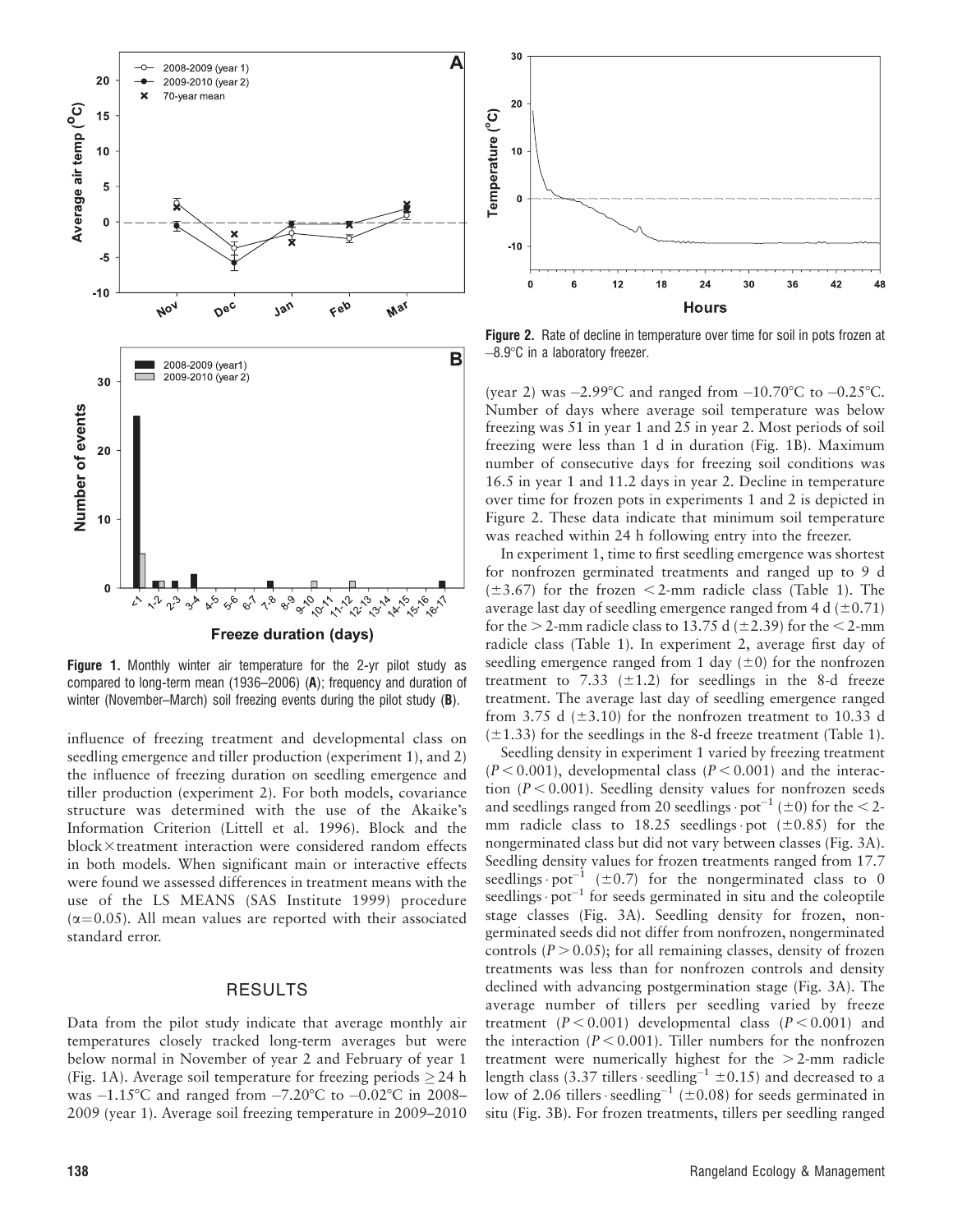| Experiment          | Developmental class                | Freezing treatment | Day of first emergence | <b>SE</b> | Day of last emergence | <b>SE</b> |
|---------------------|------------------------------------|--------------------|------------------------|-----------|-----------------------|-----------|
| Experiment 1        | Nongerminated                      | Frozen             | 5.75                   | 0.25      | 9.25                  | 0.85      |
|                     |                                    | Nonfrozen          | 5.00                   | 0.00      | 7.00                  | 0.00      |
|                     | Germinated in situ                 | Frozen             | –                      |           |                       |           |
|                     |                                    | Nonfrozen          | 1.00                   | 0.00      | 4.00                  | 0.71      |
|                     | $<$ 2-mm radicle                   | Frozen             | 9.00                   | 3.67      | 13.75                 | 2.39      |
|                     |                                    | Nonfrozen          | 2.50                   | 0.29      | 4.25                  | 0.63      |
|                     | $>$ 2-mm radicle and no coleoptile | Frozen             | 5.00                   | –         | 5.00                  |           |
|                     |                                    | Nonfrozen          | 1.00                   | 0.00      | 4.00                  | 0.00      |
|                     | Coleoptile present                 | Frozen             | --                     |           |                       |           |
|                     |                                    | Nonfrozen          | 1.00                   | 0.00      | 7.00                  | 2.04      |
| <b>Experiment 2</b> |                                    | Nonfrozen          | 1.00                   | 0.00      | 3.75                  | 3.10      |
|                     |                                    | 2-d freeze         | 2.50                   | 0.29      | 9.00                  | 2.94      |
|                     |                                    | 4-d freeze         | 4.50                   | 1.50      | 5.50                  | 0.50      |
|                     |                                    | 8-d freeze         | 7.33                   | 1.20      | 10.30                 | 1.30      |
|                     |                                    | 16-d freeze        | 4.67                   | 0.67      | 9.67                  | 4.26      |

Table 1. Day of first and last seedling emergence for pots planted with bluebunch wheatgrass seedlings. Pots were placed in an indoor grow room for 30 d either immediately after planting or following a prescribed freezing treatment.

from 2.77 tillers seedling<sup>-1</sup> ( $\pm$ 0.09) for the nongerminated class to a low of 0.25 tillers  $\cdot$  seedling<sup>-1</sup> ( $\pm$ 0.25) for the  $>$  2-mm radicle and no coleoptile class (Fig. 3B). Our data suggest that tillers per seedling decreased with advancing postgermination stage at time of planting, and with the exception of nongerminated seeds, frozen treatments consistently had lower tillers per seedling than nonfrozen treatments. For seeds that were germinated in situ, our data indicate that 55% of planted seeds had germinated by 5 d postplanting and that 90% of the germinated seeds had progressed to  $> 2$ -mm radicle length.

Seedling density in experiment 2 varied by freezing duration  $(P < 0.001)$  and ranged from 19.5 seedlings  $\cdot$  pot<sup>-1</sup> ( $\pm 0.05$ ) for nonfrozen to a low of 1.0 seedlings  $pot^{-1}$  ( $\pm$ 0.71) for pots frozen for 4 days (Fig. 4A). The effect of freezing duration on density of seedlings was binomial in nature; all freezing durations had lower density (at least a fourfold reduction) than nonfrozen controls and there was no clear pattern of change in seedling density with increasing duration of freezing (Fig. 4A). Tiller production was influenced by freezing duration  $(P=0.001)$  and was highest for nonfrozen pots (3.36 tillers seedling<sup>-1</sup>  $\pm$ 0.14) and decreased with freezing for longer than 4 d (Fig. 4B). With the exception of the 2- and 4-d freeze treatments, all freezing durations yielded fewer tillers/seedlings (compared to nonfrozen), but there was not a clear relationship between increasing freeze duration and decreasing number of tillers/seedling (Fig. 4B).

### **DISCUSSION**

Low emergence rates for planted perennial grass seed have severely limited restoration effectiveness in low- to midelevation sagebrush plant communities in the western United States (James and Svejcar 2010; Davies et al. 2011; James et al. 2011). These low success rates have increased the need for a better understanding of factors influencing the mortality of germinated perennial grass seeds. Consistent with our initial hypothesis, we found that emergence of germinated seedlings was dramatically reduced under frozen soil conditions. Previous

66(2) March 2013 139

research indicates that germination of fall-planted perennial grass seeds in the Intermountain West largely occurs prior to winter onset, and that emergence of germinated seeds in the following spring is the most limiting demographic stage for seeded perennial grasses in the sagebrush steppe (McLean and Wikeem 1983; James and Svejcar 2010; Boyd and James in press). Various authors have speculated that germinated seeds exposed to winter soil conditions can suffer high mortality (e.g., Reicher et al. 2000; James et al. 2011) but little empirical evidence is available to test this hypothesis. Our data indicate that exposure of germinated seeds to freezing conditions could be an important source of pre-emergent mortality and suggest that timing of germination, relative to onset of frozen soil conditions, could be a critical determinant of emergence.

We found support for the hypothesis that developmental status at the time of soil freezing can modulate the degree of freeze-related reduction in emergence. As predicted, seedling emergence for seeds in early postgermination was higher than for more advanced stages (Fig. 3). Contemporary data for bluebunch wheatgrass was not found in the literature. However, Arakeri and Schmid (1949) reported that freeze survival of timothy (*Phleum pretense L.*), reed canary grass (Phalaris arundinacea L.), Kentucky bluegrass (Poa pratensis L.), and meadow fescue (Schedonorus pratensis [Huds.] P.Beauv.) increased nearly 50% as seedlings progressed from late postgermination stages (coleoptile present) to early emergence. Developmental stage-dependent freezing tolerance has also been reported in woody plants. In contrast to our results, Coursolle et al. (1998) noted that frost tolerance of germinated white spruce (Picea glauca [Moench] Voss) seeds increased with advancing seedling development, but only within certain developmental bounds. These authors reported decreased risk of freeze mortality for seedlings at the cotyledon to early-emergent stages, as compared to seedlings in early radicle development. In this study freezing had minimal effect on germinated (water imbibed) seeds prior to early radicle development.

Our data also support the hypothesis that freezing effects on density of emergent seedlings can occur within a relatively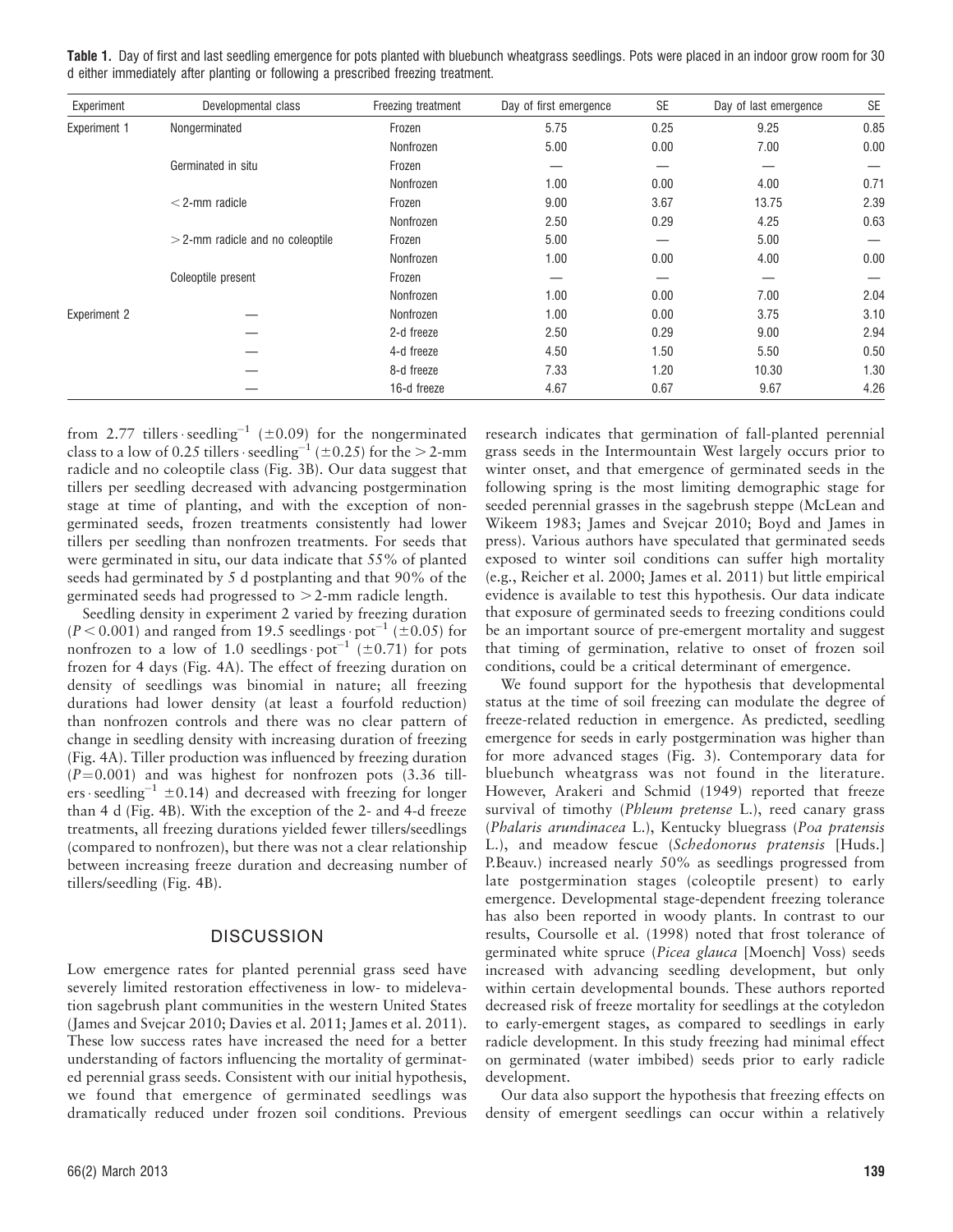

Figure 3. Effects of freezing treatment and developmental status on (A) density, (B) number of tillers for bluebunch wheatgrass seedlings. Nonfrozen pots were placed in a grow-room environment after being planted with 20 seeds at specific germination stages. Frozen pots were placed in a freezer  $(-7.5^{\circ}\text{C})$  for 30 d following planting and then moved to an indoor grow room for 30 d. Seeds germinated in situ were planted in pots 5 d prior to being placed in the grow room or freezer. Nongerminated seeds were not germinated at time of planting and remaining treatments indicate postgermination stage at time of planting.

short period of time following onset of frozen soils; results suggest that maximum reduction in seedling emergence occurs within 2–4 d of onset of freezing soil conditions (Fig. 4A). Additionally, data from the pilot study indicate that freezing conditions of 2–4-d durations occurred multiple times over two winter periods (Fig. 1B). Given that air temperatures during this same time period did not severely depart from long-term averages (Fig. 1A), it seems reasonable to expect that multiple soil freezing periods of sufficient duration to impact seedling emergence would occur under average overwinter temperature conditions. Our freezing regime in experiment 1 differed from data recorded in the pilot study in that we did not use multiple freeze–thaw cycles typical of field conditions. Instead, we froze seeds for a continuous period of 30 d, which was within the range of total freezing days per year recorded in the pilot study. Our decision to use a continuous freeze period was based on



Figure 4. Effects of freezing treatment and developmental status on (A) density, (B) number of tillers for bluebunch wheatgrass seedlings. Nonfrozen pots were placed in an indoor grow room environment after being planted with 20 seeds and frozen pots were placed in a freezer following planting and then moved to the grow room for 30 d. All seeds were postgermination (radicle  $\geq$  2mm) at the time of planting.

the logistical challenges of simulating variable temperature conditions with our laboratory equipment. We suspect that freezing effects imparted by our continuous freeze period were probably conservative relative to the physical stresses of multiple freeze–thaw cycles. The fact that increasing freeze duration in experiment 2 did not clearly correlate with reductions in seedling density (Fig. 4A) is at minimum consistent with the idea that freezing duration may be less important than seed damage from the mechanical stresses of freezing and thawing.

A potential mechanism for decreased seedling density with freezing treatment (Figs. 3A and 4A) is that freezing delayed emergence and our experimental protocol did not allow sufficient time for seedlings in frozen treatments to emerge. However, our observations at time of harvest, after 30 d in the indoor grow room, indicate that nonemergent seedlings were in varying stages of decomposition and would not have emerged given additional time in the grow facility. Also, the average day of last emergence for frozen treatments was more than 2 wk prior to the end of the 30-day grow period, further suggesting that additional time would not have produced higher emergence.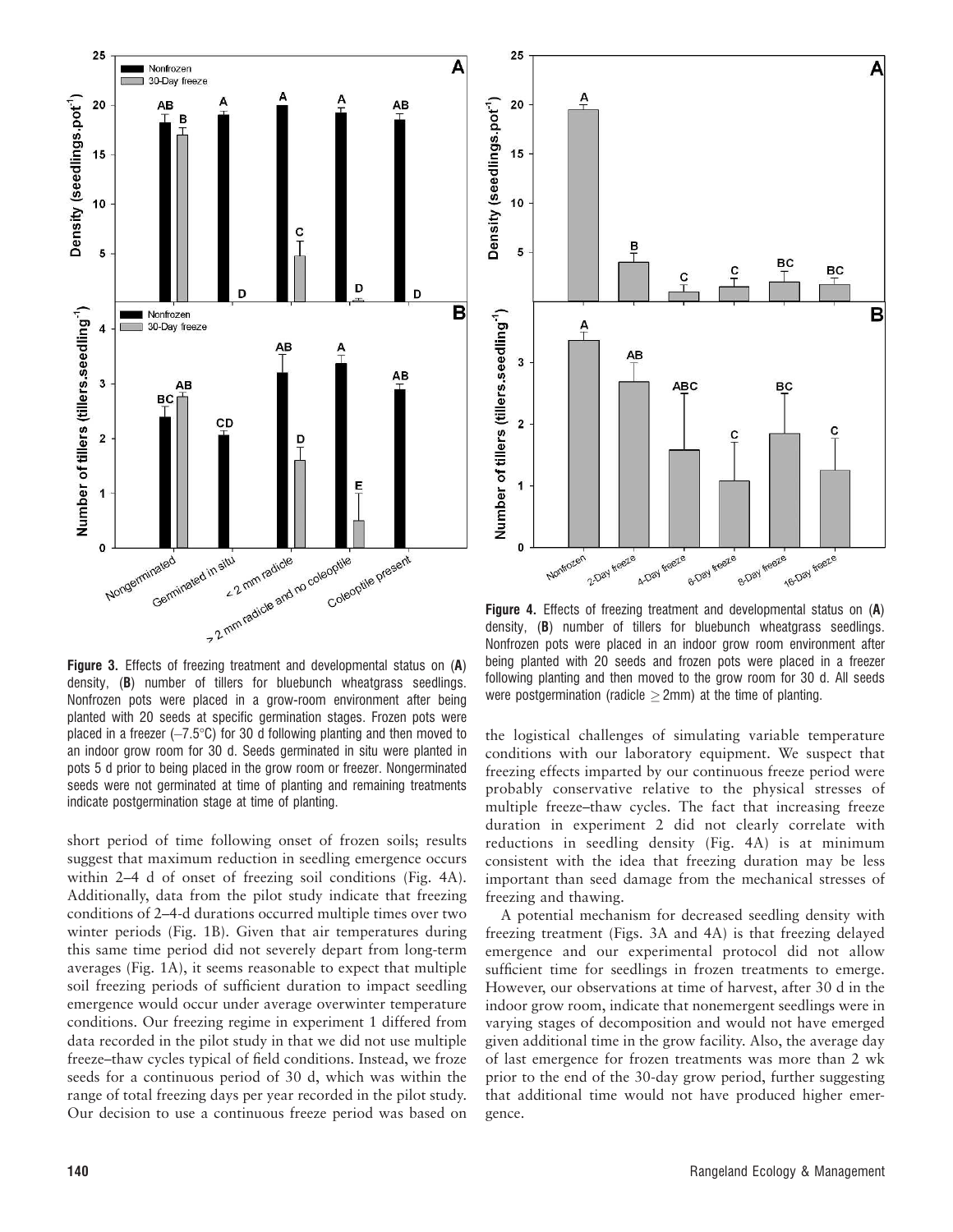In addition to soil freezing effects on seedling density, postgermination freezing also reduced vigor of emergent seedlings with respect to the number of tillers per seedling. These effects mirrored those noted above for seedling density; tiller numbers decreased with postgermination planting (Fig. 3B) and with freezing beyond 4 d (Fig. 4B). Similarly, Bai et al. (1998) reported reduced seedling vigor for freeze-stressed winterfat (Eurotia lanata [Pursh] Moq.) seeds. However, tiller production in our study was somewhat confounded with day of emergence, because nonfrozen treatments tended to emerge earlier than frozen. Additionally, seedlings frozen in late postgermination (experiment 1) tended to emerge earlier than those frozen in early postgermination, making it difficult to definitively partition the effects of freezing vs. seedling age on tillers/seedling. That said, delayed tiller production itself could be of ecological significance if it reduces the ability of a seedling to capitalize on seasonal windows of resource availability (James and Richards 2006).

One of the potential difficulties in experimentally manipulating germinated grass seeds is that handling these seeds could damage either the radicle or coleoptile, resulting in impaired seedling emergence. Our data indicate that seed handling did not impair seedling performance in this study. Specifically, in experiment 1 emergence values for nonfrozen seeds planted prior to germination were not higher than for nonfrozen seedlings planted at various stages of postgermination. In fact, seedlings planted with  $\leq$ 2-mm radicle had numerically higher emergence than the nongerminated treatment (Fig. 3A). Additionally, the fact that freezing tolerance of seeds germinated in situ was similar to that of most lab-germinated treatments (e.g., Fig. 3) suggests that our results may be applicable to field-germination scenarios. One factor not addressed by our experimental design that could potentially effect resistance of germinated seeds to freezing stress is the issue of cold hardening (i.e., thermal acclimation, Lagerspetz 2006). Previous work suggests that exposure of seedlings to low but nonfreezing temperatures can increase survival upon subsequent exposure to freezing conditions. Others have found that cold-hardening capacity is strongly tied to postgermination developmental stage and that freezing tolerance is not increased until postcoleoptile/cotyledon development (Arakeri and Schmid 1949; Coursolle et al. 1998; Hawkins et al. 2003). This work suggests that the precoleoptile-emergence developmental stages incorporated in the present study would not realize increased emergence performance with cold hardening treatment.

# MANAGEMENT IMPLICATIONS

In the western United States, perennial bunchgrasses are typically seeded during the fall and a large proportion of planted seeds can germinate prior to winter onset; success of these seedlings is often very low. Our data suggest that frozen soil conditions during winter may substantially reduce eventual emergence as well as postemergence vigor of germinated perennial bunchgrass seeds and that the severity of this effect is associated with postgermination developmental stage, and to a lesser extent, duration of freezing. From a management standpoint, these data imply that timing of germination may be

critical to emergence and establishment of fall-planted bluebunch wheatgrass. Altering timing of planting to a later calendar date could reduce the amount of germination prior to frozen soil conditions in winter (Boyd and James in press) and subsequent freeze-related mortality of germinated seeds. Alternatively, it may be possible to use seed coatings (e.g., hydrophobic coatings, Scott 1989) to delay germination until spring when potential for frozen soil conditions is reduced. Additional research is needed to explore the potential for using cold-hardening treatments to increase the freezing tolerance of developing bluebunch wheatgrass seedlings.

### ACKNOWLEDGMENTS

The authors wish to thank Dr Matt Madsen and Dr Stuart Hardegree for thoughtful review of an earlier draft of this manuscript. Thanks also to Katie Seasa for her efforts with data collection.

## LITERATURE CITED

- ARAKERI, H. R., AND A. R. SCHMID. 1949. Cold resistance of various legumes and grasses in early stages of growth. Agronomy Journal 41:182–185.
- BAI, Y., D. T. BOOTH, AND J. T. ROMO. 1998. Winterfat (Eurotia lanata (Pursh) Moq.) seedbed ecology: low temperature exotherms and cold hardiness in hydrated seeds as influenced by imbibitions temperature. Annals of Botany 81:595–602.
- Boyp, C. S., AND J. J. JAMES. Variation in timing of planting influences bluebunch wheatgrass demography in an arid system. Rangeland Ecology & Management 66:117–126.
- Boyd, C. S., AND T. J. SVEJCAR. 2009. Managing complex problems in rangeland ecosystems. Rangeland Ecology & Management 62:491–499.
- CHAMBERS, J. C., B. A. ROUNDY, R. R. BLANK, S. E. MEYER, AND A. WHITTAKER. 2007. What makes Great Basin sagebrush ecosystems invasible by Bromus tectorum? Ecological Monographs 77:117–145.
- COURSOLLE, C., F. J. BIGRAS, AND H. A. MARGOLIS. 1998. Frost tolerance and hardening capacity during the germination and early developmental stages of four white spruce (Picea glauca) provenances. Canadian Journal of Botany 76:122–129.
- CRAWFORD, J. A., R. A. OLSON, N. E. WEST, J. C. MOSLEY, M. A. SCHROEDER, T. D. WHITSON, R. F. MILLER, M. A. GREGG, AND C. S. BOYD. 2004. Ecology and management of sage-grouse and sage-grouse habitat. Journal of Range Management 57:2–19.
- D'ANTONIO, C. M., AND P. M. VITOUSEK. 1992. Biological invasions by exotic grasses, the grass/fire cycle, and global change. Annual Review of Ecology and Systematics 23:63–87.
- DAVIES, K. W., C. S. BOYD, J. L. BECK, J. D. BATES, T. J. SVEJCAR, AND M. A. GREGG. 2011. Saving the sagebrush sea: an ecosystem conservation plan for big sagebrush plant communities. Biological Conservation 144:2573–2584.
- HARDEGREE, S. P., T. A. JONES, B. A. ROUNDY, N. L. SHAW, AND T. A. MONACO. 2011. Assessment of range planting as a conservation practice. In: D. D. Briske [ED.]. Conservation benefits of rangeland practices: assessment, recommendations, and knowledge gaps. Washington, DC, USA: USDA-NRCS. p. 171–212.
- HAWKINS, B. J., H. J. GUEST, AND D. KOLOTELO. 2003. Freezing tolerance of conifer seeds and germinants. Tree Physiology 23:1237–1246.
- HULL, A. C. 1974. Species for seeding arid rangeland in southern Idaho. Journal of Range Management 27:216–218.
- JAMES, J. J., AND R. E. DRENOVSKY. 2007. A basis for relative growth rate differences between native and invasive forb seedlings. Rangeland Ecology & Management 60:395–400.
- JAMES, J. J., AND J. H. RICHARDS. 2006. Plant nitrogen capture in pulse-driven systems: interactions between root responses and soil processes. Journal of Ecology 94:765–777.
- JAMES, J. J., AND T. J. SVEJCAR. 2010. Limitations to postfire seedling establishment: the role of seeding technology, water availability, and invasive plant abundance. Rangeland Ecology & Management 63:491–495.